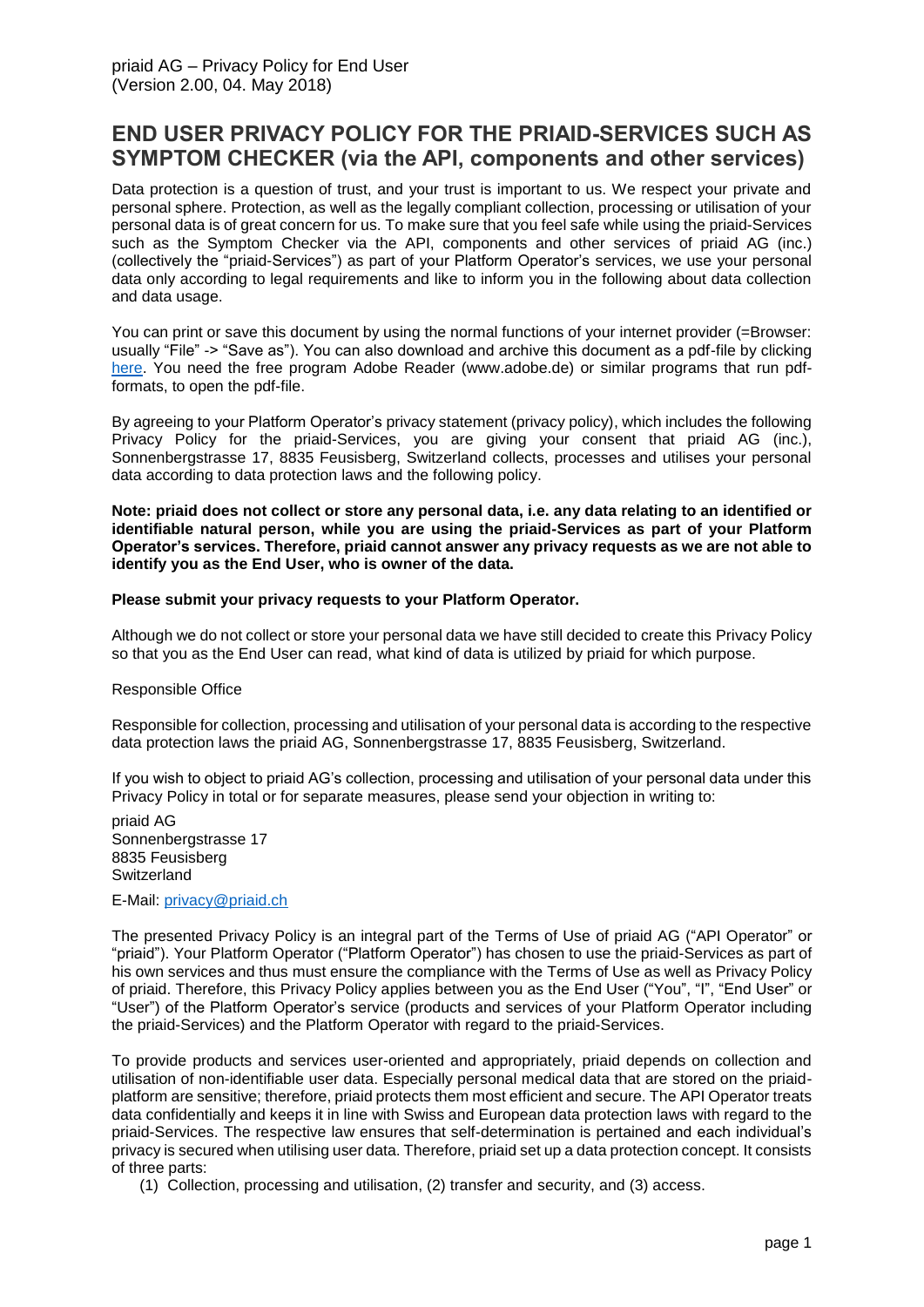priaid AG – Privacy Policy for End User (Version 2.00, 04. May 2018)

In the following you will find information about how we deal with your data and information. Some parts are referred to as End User ("You", "End User" or "User", e.g. end-consumer, potential patient of a healthcare service) or Platform Operator ("Platform Operator", "corporate customer", "customer", e.g. operator of a healthcare oriented service or platform, healthcare company, healthcare provider, healthcare professional). Please refer to the Terms of Use of priaid AG for more detailed information.

# **1. Collection, processing and utilisation of personal data**

## *1.1. Personal data*

Personal data are data on the personal circumstances of an identified or identifiable individual. These include for example your name, your telephone-number, your address as well as all inventory data you provide.

### *1.2. Collection, processing and utilisation of your personal data*

priaid does not collect or store any personal data while you are using the priaid-Services as part of your Platform Operator's services.

#### *1.3. Which data are generally collected?*

Your Platform Operator may ask for personal information on different occasions, e.g. when you are using their products or services (e.g. booking of an appointment or usage of the appointment-module by the user, requests for consultations with a doctor or healthcare provider or medical request), however priaid doesn't collect these personal data.

When using the priaid-Services, priaid collects data in various ways for the priaid-Services and the user will be asked to submit the following data:

- a. Year of birth and gender
- b. Specific health data (information about the currently existing complaints that are the reason for using the priaid-Services)
- c. General health data (body height, weight, smoker/non-smoker, medication, allergies, medical history)
- d. Additional information: doctor in charge (optional)

The disclosure of these data by the user is voluntary. Certain functionalities of products and services (e.g. medical request) may only be possible, when the user enters certain data.

The API Operator performs internal assessments regarding the users' interests and behaviour based on information provided and via log-files. This is being done to provide the users with improved products and services. These informations are collected and analysed on an anonymized basis.

Information practices by third parties who have a link to the priaid-Services, who are accessible through the priaid-Services or who access the priaid-Services are not subject to this Privacy Policy. Please refer to the terms and conditions (terms of use) and/or privacy statement (privacy policy) of those third-partyproviders.

#### *1.4. Right of Objection*

You can object anytime to use of your personal data entirely, or to individual measures, without incurring any costs other than the transmission costs in accordance with the basic tariffs. A written notice to the contact address mentioned in paragraph 4.1 (e.g. email, mail) is sufficient. **However please consider that priaid does not collect or store any personal data while you are using the priaid-Services as part of your Platform Operator's services. Therefore, priaid cannot answer any privacy requests as we are not able to identify you as the End User, who is owner of the data. Do contact your Platform Operator for this reason.** Please consider that in case that you still contact priaid the request under this paragraph may require to temporarily process your personal information by priaid.

#### *1.5. For which purposes are data generally collected and submitted?*

priaid collects and utilizes data to provide user-oriented and appropriate Services (i.e. priaid-Services) and to improve them. Additionally, the data is utilised to provide products or services requested by you. The data entered by the user will be used by the API Operator for the following purposes:

**• Provision of the priaid-Services, e.g.:**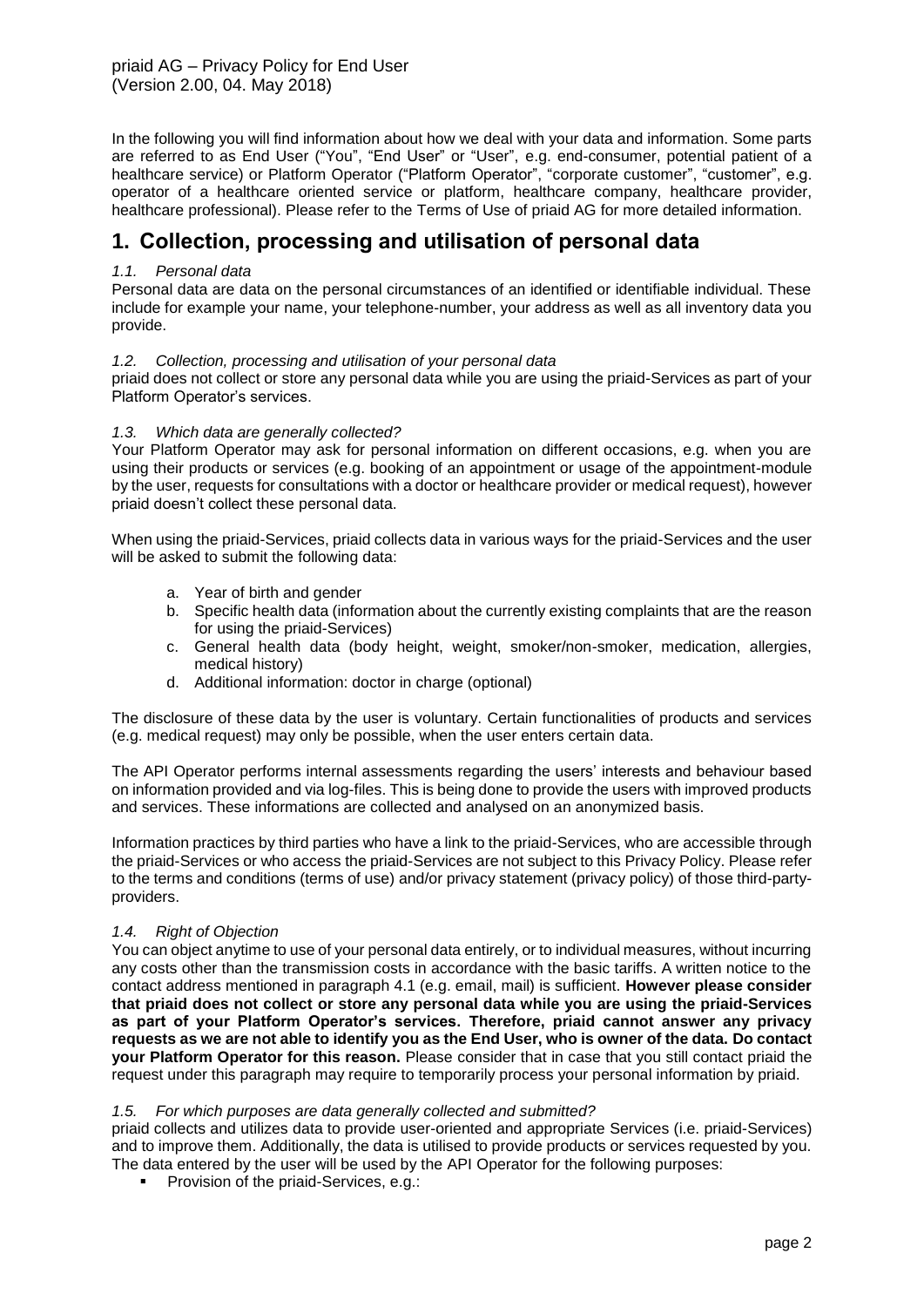priaid AG – Privacy Policy for End User (Version 2.00, 04. May 2018)

- o Online analysis, which can help to analyse the End User's symptoms and provide
- information about possible conditions that could correlate with the entered symptoms. o Selection of suitable medical specializations.
- priaid can submit data to service providers supporting priaid's operations (e.g. hosting, technical support, etc.). We assure that these service providers will adhere to at least the same level of data protection as the API Operator itself.
- priaid can submit data if it is required by law, court orders or other rules and regulations.

The Platform Operator and customer of priaid warrants that all personal data will be treated confidentially. The transfer of anonymized (health) data to priaid and third parties is permitted, because the data cannot be related to individuals due to the anonymization.

priaid further took all suitable technical and organizational measures to protect data against unauthorized processing and knowledge by third parties

The Platform Operator can submit personal health data only to third parties when the user explicitly agrees and has been informed about this step.

If personal data will be submitted to third parties to provide services requested by you, the Platform Operator ensures that the personal data will be processed according to applicable law, as well as their privacy statement (privacy policy).

Please consult the terms and conditions (terms of use) and/or privacy statement (privacy policy) of the Platform Operator how the collection, storage, processing and transport of this data is regulated for the services of the Platform Operator. This is under no influence of priaid and not regulated by priaid.

By using the Platform Operator's specific services which depend on the priaid-Services, you agree that priaid processes data collected from you as described above for the purpose mentioned before. Analysis and evaluation of such data enables us to provide and improve our priaid-Services.

**I agree to the usage of my data as described above for the purpose mentioned before.**

## **2. Transfer and Security**

#### *2.1. What are the security measurements applied to protect personal data?*

priaid adopts suitable safety measures to prevent data loss, misuse or alteration of information and data. priaid further took all suitable technical and organisational measures to protect data against unauthorised processing and knowledge by third parties. priaid will store non-identifiable user data during the usage of priaid-Services and after that as long as necessary to provide and improve the priaid-Services.

## *2.2. Are email communications secure?*

When you communicate with priaid via email, the data transfer is not encrypted. This also applies when priaid sends you a reply via email. In those cases, confidentiality is not warranted. Emails – generally fast, reliable and inexpensive – are transmitted through several processors. Therefore, there are numerous possibilities to save, analyse or to alter message. Unencrypted emails are not appropriate to send confidential information to priaid.

## **3. Access to personal health data**

## *3.1. Who has access to your personal health data?*

Nobody can access the user's personal health data without their explicit approval. If you agree with it by consent your Platform Operator may forward your personal health data to Healthcare providers ("Healthcare Provider Customer"). priaid does not collect or store any personal data while you are using the priaid-Services as part of your Platform Operator's services. Therefore, neither employees of priaid nor third parties can process personal health data if the user does not provide personal data (personidentifying information) in the fields, which are foreseen for the transfer of health data, e.g. information about allergies (see also paragraph 1.3.).

*3.2. Which health data will be transferred to third parties, and to which purpose?* 

The Platform Operator does not transfer personal information to priaid or third parties without explicit authorisation by the user.